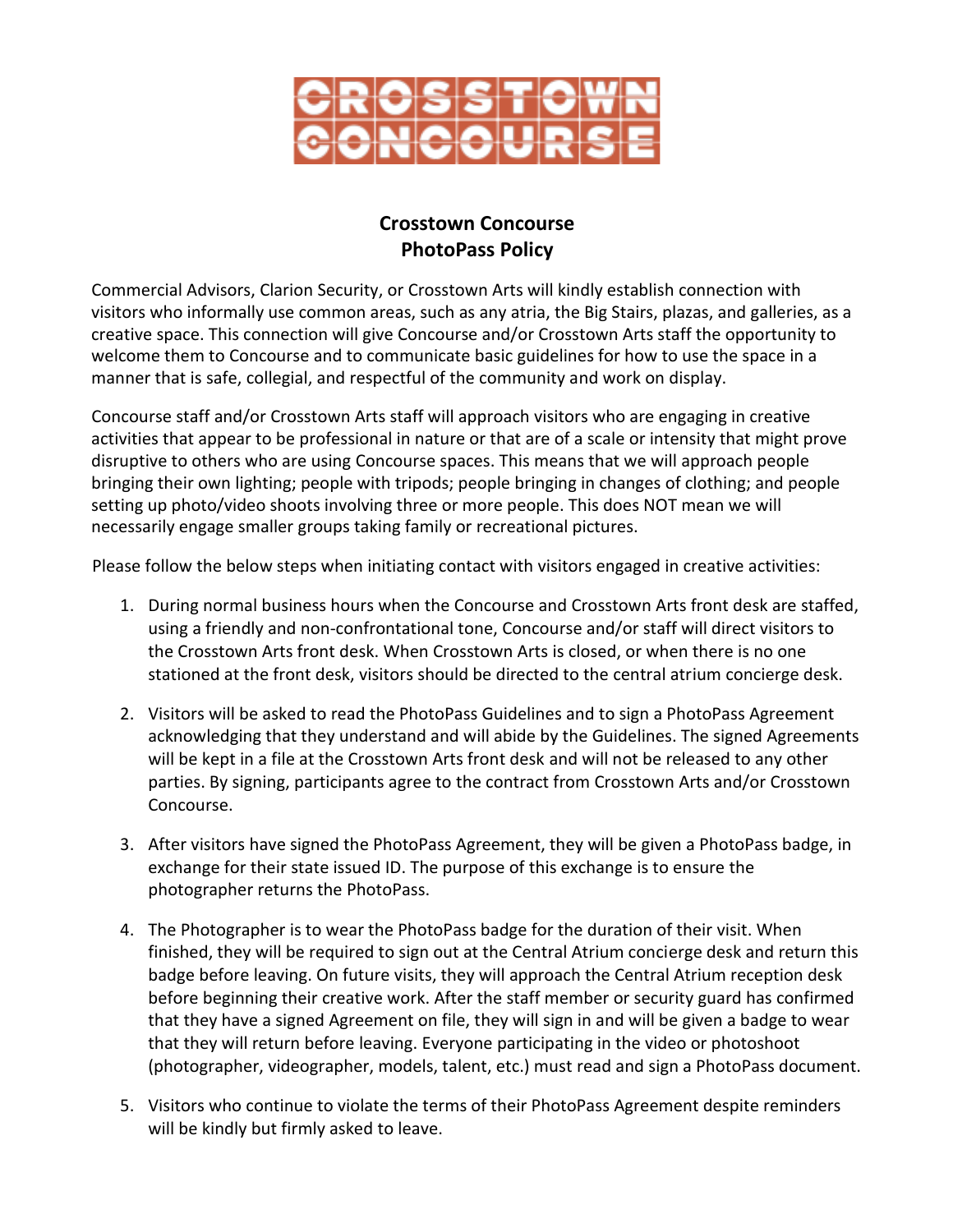

### **PhotoPass Agreement**

Welcome to Crosstown Arts and Crosstown Concourse. We are so glad you're here and hope you will be a part of our creative community for a long time to come. We have a few simple guidelines for all photographers, videographers, and anyone using any of the public spaces in the building for their self-directed creative work. Once you've read, initialed these items, and signed the waiver, then you'll receive a PhotoPass to let our staff know that you've agreed to follow these guidelines. Please keep the PhotoPass visible at all times when you are in the building and return it to the desk when you are done. Please note that our security and staff members are directed to immediately address any guidelines that are not being followed and security will be called if any guidelines are continued to be disregarded. No photoshoots are allowed between the hours of 10pm-8am.

By signing this document, I acknowledge that I have read and will abide by the PhotoPass guidelines, and that Crosstown Concourse reserves the right to revoke my PhotoPass at will. I hereby release and discharge Crosstown Arts, Crosstown Building Owner, LLC, Crosstown Master Tenant, LLC, and any and all of their agents, employees, representatives, affiliates, owners, successors, assigns, lenders, licensors, licensees, lessors, lessees and invitees (collectively, "Crosstown Parties") from any and all liability, claims, demands, or causes of action, waive any and all claims in and to the same, and covenant not to sue or make any claims against any such Crosstown Parties, as a result of any and all injuries to persons or property or other damages or losses of any nature whatsoever arising out of or related to my activities at Crosstown Concourse, whether caused by my own negligence or the negligence of others, or any present condition of any of the location(s) at which any of the activities are or shall be conducted or of any route(s) of travel to and from the same. I hereby agree to indemnify, defend and hold harmless all Crosstown Parties from any and all claims, liability, losses, judgments, demands, actions and costs, including, without limitation, attorneys' fees, arising out of or related to such activities, regardless of the cause. I hereby agree to potential contact from Crosstown Arts or Crosstown Concourse via email or phone.

| Name      | Phone |
|-----------|-------|
| Email     |       |
| Signature | Date: |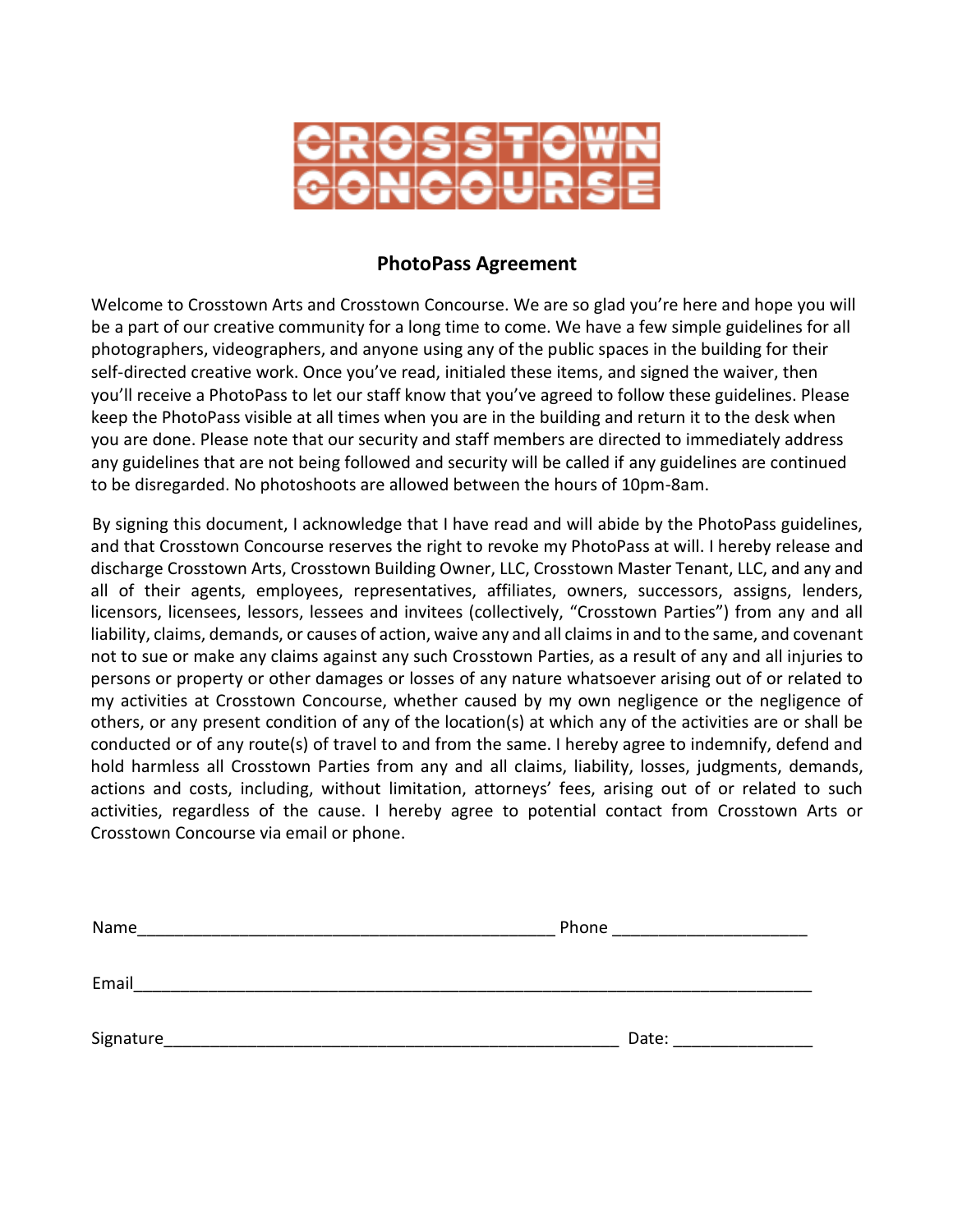# **Safety**

NO WEAPONS OR ANYTHING THAT RESEMBLE, APPEAR OR CAN BE MISTAKEN AS A WEAPON OF ANY SORT. CROSSTOWN SECURITY RESERVES THE RIGHT TO SEARCH ANY AND ALL BAGS, CONTAINERS, LOCKERS AND/OR ANY ITEM USED TO CARRY ARTICLES TO ENSURE THIS GUIDELINE IS STRICTLY ENFORCED.

**If, for any reason that violates the safety expectations of the Crosstown Community, you are asked to leave the premises by Crosstown Security, you will collect your belongings and exit the property immediately and peacefully. A report will be generated, documenting the details of the incident, and submitted for review by management.**

## **Available Spaces**

Public areas, such as the atria and plazas. Please do not use stairwells or tenant spaces. At Crosstown Arts, the Art Bar, Green Room, Café, and galleries are not available for free, impromptu photo or video shoots. If you are interested in renting one of these spaces, please let us know and we will put you in touch with the Crosstown Arts Events team. No photography is allowed in any tenant spaces unless granted written permission by the tenant. Disclaimer: Crosstown Arts galleries are not rentable spaces.

Initials\_\_\_\_\_\_\_\_\_\_

## **Sound activity**

In all areas of the building, please be respectful of tenants, residents and visitors living and working here. No music is permitted during photoshoots unless you are doing a video shoot requiring low audio accompaniment. That level must remain at a reasonable level as to not disturb surrounding tenants and/or guests. Know at any time that the volume level is disturbing tenants and/or guests you will be asked by security and/or Crosstown Arts staff to turn down that audio. At any time, please do not engage in activities (loud talking, audible dancing, etc.) that might interfere with visitors' auditory experience of an installation.

Initials\_\_\_\_\_\_\_\_\_

## **Moving furniture**

Please do not move any furniture or way finding boxes in the public areas or Crosstown Arts' space, including the cafe. Please do not sit or stand on tables or countertops, stand on chairs, or use any businesses as a staging area. Please do not go behind the cafe counters at Crosstown Arts, French Truck, Sweet Magnolia or Farm Burger for any reason. Please leave all spaces as you found them.

Initials\_\_\_\_\_\_\_\_\_

## **Blocking entryways/exits**

Please do not block entryways/exits. If you would like to take pictures or film videos on any stairs or any stairway, you are welcome to do so, but please do it quickly so that other people can enter and exit our space with ease.

Initials\_\_\_\_\_\_\_\_\_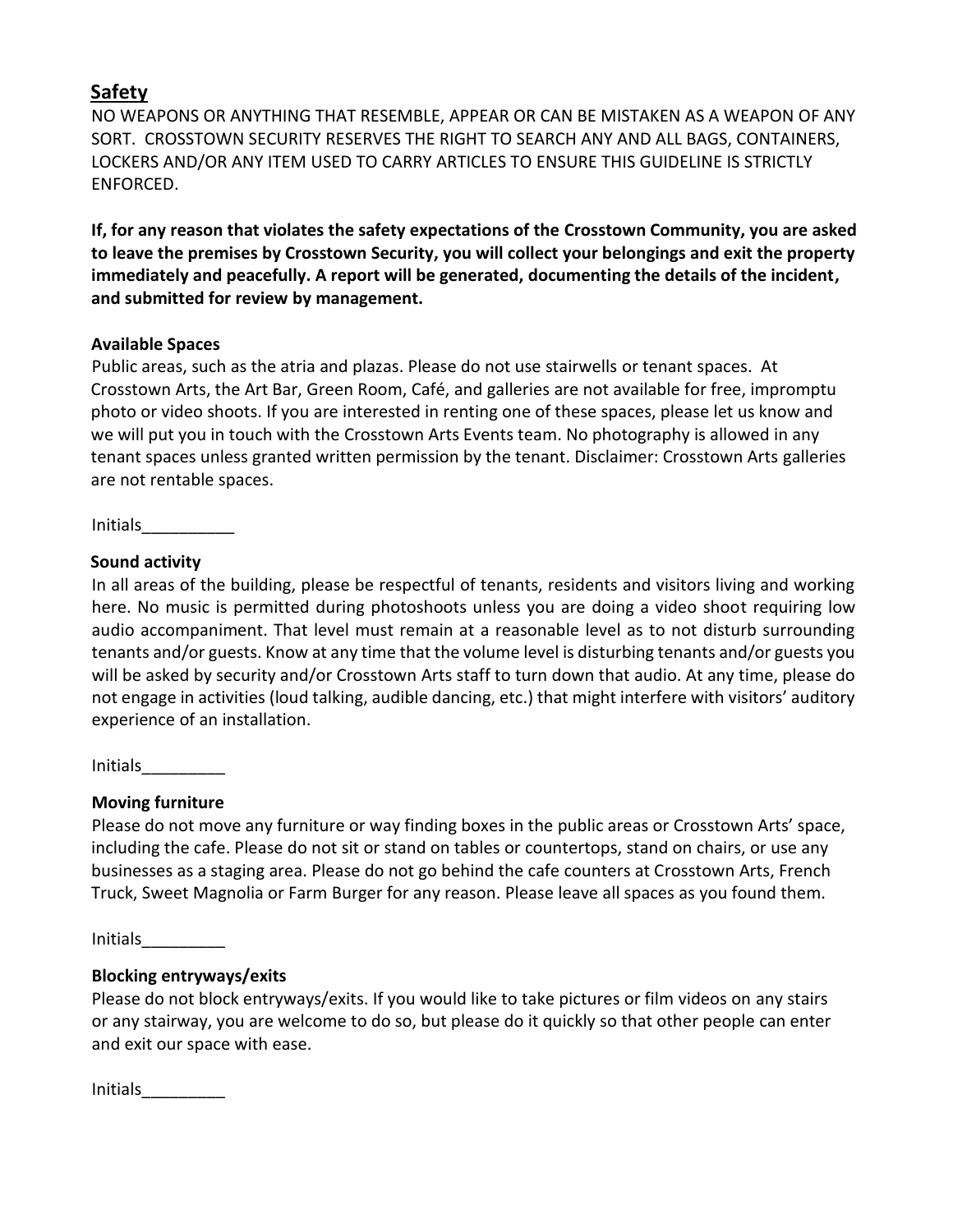#### **Activity during pre-planned events**

Crosstown Arts and Concourse frequently host events in public area spaces, such as film screenings, musical performances, artist talks, panel discussions, private events and festivals. Please refrain from photoshoots in public spaces during programming and/or private events

Initials\_\_\_\_\_\_\_\_\_

### **Lighting**

Please do not adjust or modify the house lights or permanent lighting in any spaces at Crosstown Concourse. Lighting kits and flash photography for your creative project are not permitted while other public art/music events are happening.

Initials\_\_\_\_\_\_\_\_\_

### **Nudity**

We celebrate those who make bold creative choices. That said, Crosstown is responsible for maintaining all parties level of comfort. Please understand that proper clothing is mandatory at all times.

Initials\_\_\_\_\_\_\_\_\_

#### **Cleaning up after yourself**

Please leave the space that you are working in as clean as you found it. Thank you for cleaning up any mess or trash that was created while you were working.

Glitter is fun. We love glitter. But loose glitter has the potential to permanently damage the artwork on display and is very difficult to clean. For that reason, loose glitter is prohibited at Concourse and the Crosstown Arts space.

Balloons are also fun. We love balloons. Balloons also have the potential to set off our highly sensitive alarm system (which would result in a building evacuation).

Initials\_\_\_\_\_\_\_\_\_

### **Be kind**

A key part of the missions of Crosstown Arts and Concourse is to provide space for creative people at all levels of experience to develop relationships with each other, in one common location. In order for this type of collaborative atmosphere to exist, visitors must behave in a respectful manner. Individuals who are aggressive, hostile, or who refuse to comply with the guidelines listed will be asked to leave.

Initials\_\_\_\_\_\_\_\_\_

### **Photography credit**

If you are taking photographs that will be published in print or made available on social media, you agree to credit (or tag) Crosstown Concourse or Crosstown Arts as the location. Keep a lookout for the small signs with the hashtag of the artist's name below murals, works of art or significant decorative elements in the building.

Initials\_\_\_\_\_\_\_\_\_